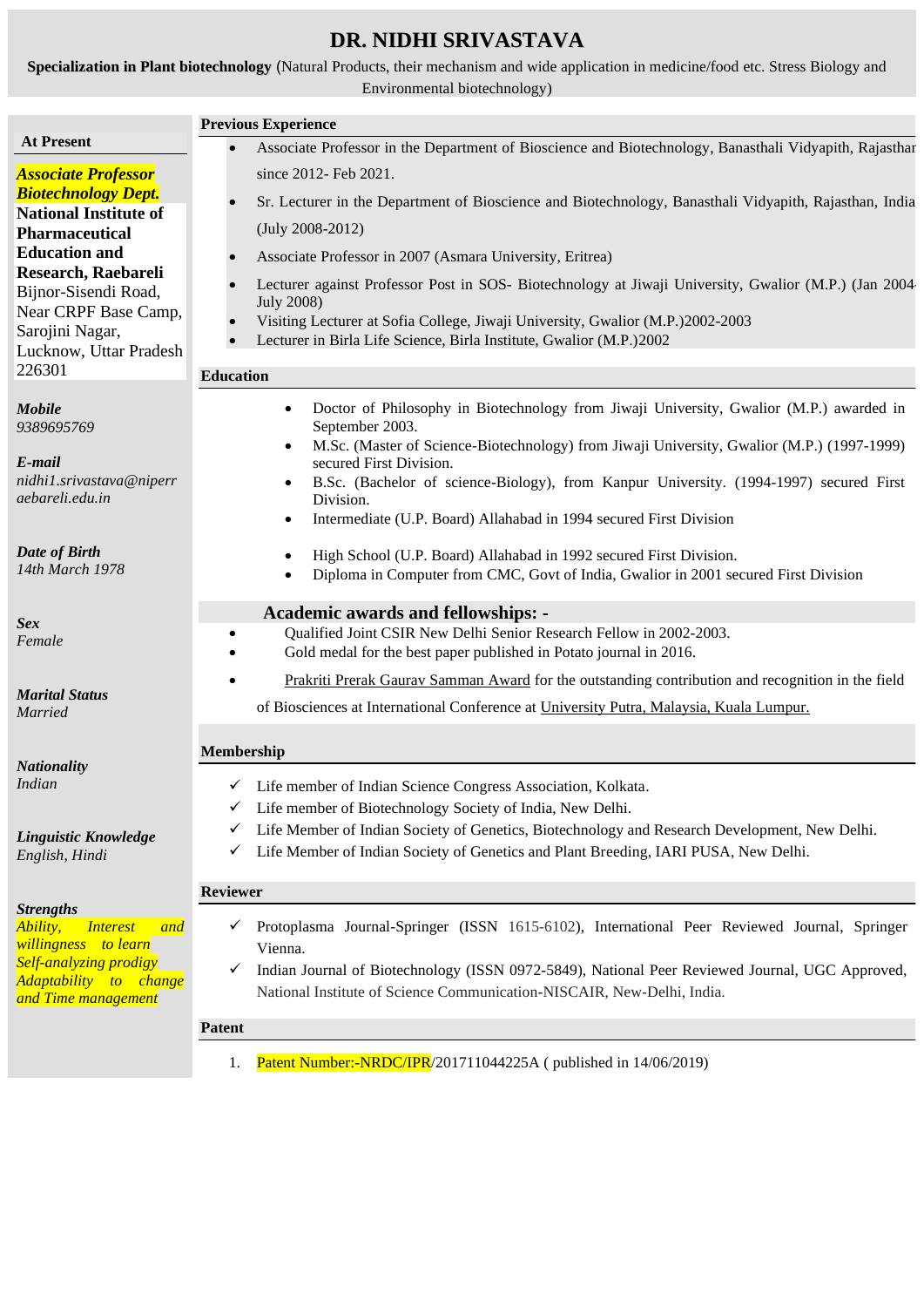## *Extracurricular Activities:*

- $\bullet$  Chief wa (Boys and hostel) NIPE Lucknow
- $\bullet$  Member Internal cell Sexual harassment, NIPER-R, Lucknow
- Member of B of Comm  $(BOS)$  for all activities re to stud courses improvement programme.
- Curricula development a vis sem and C pattern sylla Member Research Po Ethics Environment Policy.
- **Member** examination committee.
- $\bullet$  Ph.D. thesis evaluation.
- Conduction  $M.Sc.$  /F entrance examination
- 2. Patent No:- 202011011816 CBR Number:-9787 dated 19/03/2020
- 3. Patent No:-202011003685 with CBR number:-3254 dated 28/01/2020

| <b>Sequence submitted to NCBI</b>                                                                                                                                                                                                                                                                                        |  |
|--------------------------------------------------------------------------------------------------------------------------------------------------------------------------------------------------------------------------------------------------------------------------------------------------------------------------|--|
| <b>Accession</b><br>No.<br>of<br>66<br>from AB986127<br>AB986191.<br>sequences<br>are<br>to                                                                                                                                                                                                                              |  |
| http://blast.ncbi.nlm.nih.gov/Blast.cgi?PROGRAM=blastn&PAGE_TYPE=BlastSearch&LINK_LOC=bla                                                                                                                                                                                                                                |  |
| sthome                                                                                                                                                                                                                                                                                                                   |  |
| <b>Projects</b><br>Title: Proteomics approach for improvement of quality traits in chickpea cultivars<br>of<br>Funding Agency: MPCST, Bhopal, M.P.                                                                                                                                                                       |  |
| $\mathbf{1}$<br>of<br>Title: In-vitro enhancement of secondary metabolites in callus culture of papaya for its anti-hyperglycemic,<br>anti-oxidative and antimicrobial activity<br>Funding Agency: UGC, New Delhi<br>Organization: Department of Bioscience and Biotechnology,<br>Banasthali Vidyapith, Rajasthan, India |  |
| <b>RESEARCH GUIDANCE:</b>                                                                                                                                                                                                                                                                                                |  |
| Ph.D. (Awarded): 12, (Submitted= $02$ and Ongoing = 07)                                                                                                                                                                                                                                                                  |  |
| M.Phil. (Awarded): 02                                                                                                                                                                                                                                                                                                    |  |
| M. Sc. Dissertations (awarded)=36                                                                                                                                                                                                                                                                                        |  |
| $MS$ (pharma) Biotech = 09 are pursuing for one year project at NIPER-R                                                                                                                                                                                                                                                  |  |
| <b>INVITED TALKS / CHAIRMANSHIPS IN CONFERENCES:</b>                                                                                                                                                                                                                                                                     |  |
| Invited talk on "Advances from Biotechnology to Nanotechnology: Scope and Applications" in the<br>1.                                                                                                                                                                                                                     |  |
| National seminar entitled "Emerging Trends in Science and Technology in 21st Century" in February                                                                                                                                                                                                                        |  |
| 25-26, 2014 at MPGDC, Hardoi, U.P.                                                                                                                                                                                                                                                                                       |  |
| Chaired the technical session in "ASIAN PLANT SCIENCE CONFERENCE" in Bhairahawa, Nepal in<br>2.                                                                                                                                                                                                                          |  |
| November 1-2,2014.                                                                                                                                                                                                                                                                                                       |  |
| Resource person in "15 days Hands on Training Programme on Molecular and Immunodiagnostic" in<br>3.                                                                                                                                                                                                                      |  |
| the School Of Studies In Biotechnology held at Jiwaji University Gwalior in February 25 to March 11,                                                                                                                                                                                                                     |  |
| 2014.                                                                                                                                                                                                                                                                                                                    |  |
| <b>Resource person</b> in "Hands on training for techniques in DNA and protein analysis" in the School Of<br>4.                                                                                                                                                                                                          |  |
| Studies In Biotechnology held at Jiwaji University Gwalior in March 18 to April 01, 2015.                                                                                                                                                                                                                                |  |
| Invited talk on "Scanning electron microscopic studies of green silver nanoparticles of sterol rich<br>5.                                                                                                                                                                                                                |  |
| compounds isolated from leaves of wild Sunflower for their anti-acne activity" in CHEMCON, 2017 at                                                                                                                                                                                                                       |  |
| Haldia Institute (HIT), Calcutta, West Bengal in December 27-30, 2017.                                                                                                                                                                                                                                                   |  |
| Invited talk on "SEM studies of green silver nanoparticles of sterol rich compounds isolated from<br>6.                                                                                                                                                                                                                  |  |
| leaves of Chenopodium album L. for their anti-acne activity" in the National seminar on Microbes and                                                                                                                                                                                                                     |  |
| human welfare organized by School of Life Sciences, JNU, Jaipur in September 23-25, 2017.                                                                                                                                                                                                                                |  |
| Invited talk on "Statistical Optimization for the enhancement of oil quality in Safflower seeds (JSI-99)<br>7.                                                                                                                                                                                                           |  |
| by pretreatment of solid state fermentation with papaya waste" in XLI All India Botanical Conference of                                                                                                                                                                                                                  |  |
| the Indian Botanical Society, Organised by SOS Botany, Jiwaji University, Gwalior in October 25-27,                                                                                                                                                                                                                      |  |
| 2018.                                                                                                                                                                                                                                                                                                                    |  |
|                                                                                                                                                                                                                                                                                                                          |  |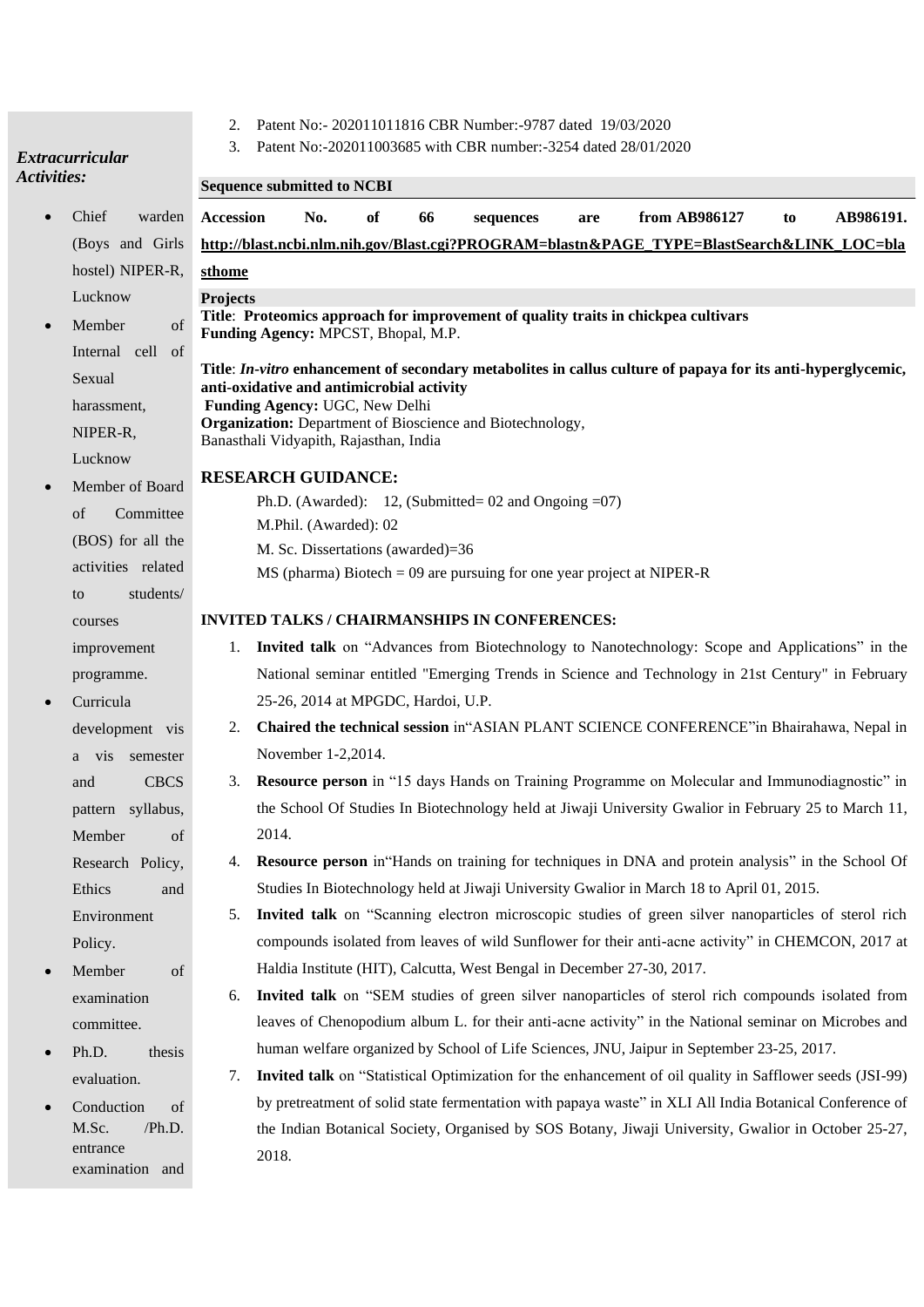Invigilation duties

External expert for the selection of research fellow in sponsored Project.

**Collaboration** with government organization like IIT Kanpur, Punjab University, IARI

PUSA, New

Delhi, Jiwaji

University

Gwalior, CIMAP

etc

**8. Invited talk** on "Extraction of saponin and synthesis of their nanoparticles from Safflower (*Carthamus tinctorius* L. var. SSF-708) seeds for its anti-acne activity" in 3<sup>rd</sup> International Conference Food and Agriculture, Organized by ISGBRD, Universiti Putra Malaysia, Kuala Lumpur, November 26-28, 2018.

#### **Administrative / academic extra-curricular activities**

- ✓ 03 years' experience as a co-warden of engineering girl's hostel, at Jiwaji University, Gwalior (M.P.)
- Women in-charge officer with University Youth Team, at Jiwaji University, Gwalior (M.P.)
- $\checkmark$  Worked as a Team Member of University in Admission process
- Refresher Course: 28days FDP at Physics dept, Banasthali Vidyapith (23rd July-19th August 2017)

## **RESEARCH PAPERS PUBLISHED: 85(research papers) and 12 (review articles)**

## **04 (research papers) and 03 (review articles) (submitted)**

- 1. Amita Bhadkaria, Nidhi Srivastava and Sameer S. Bhagyawant, (2021). A prospective of underutilized legume moth bean (Vigna acotinofolia (jacq) marechal): phytochemical profiling, bioactive compounds and In-vitro pharmacological studies. Food Sciences, 42;101088 (impact factor: - 4.24)
- 2. Varikuti, S., Shelton, B., Kotha, S.R., Gurney, T., Gupta, G., Fuchs, J.R., Kinghorn, D., **Srivastava, N.,** Satoskar, A.R. and Parinandi, N.L., 2020. Pentalinonsterol exhibits the immunomodulatory action in macrophages through activation of Phospholipase A2. *The FASEB Journal*, *34*(S1), pp.1-1. (Impact Factor: - 5.19).
- 3. Varikuti, S., Jha, B.K., Holcomb, E.A., McDaniel, J.C., Karpurapu, M., **Srivastava, N**., McGwire, B.S., Satoskar, A.R. and Parinandi, N.L., 2020. The role of vascular endothelium and exosomes in human protozoan parasitic diseases. *Vessel plus*, *4*.
- 4. Amita Bhadkaria, Neha Gupta, Dakshita Tanaji Narvekar, Rajni Bhadkariya, Anamika Saral, **Nidhi Srivastava**, Kirtee Kumar Koul, Sameer Suresh Bhagyawanta (2020). ISSR-PCR approach as a means of studying genetic variation in moth bean (Vigna aconitifolia (Jacq.) Maréchal). Biocatalysis and Agricultural Biotechnology, 30 (2020):101827. <https://doi.org/10.1016/j.bcab.2020.101827> (**Impact Factor: Pubmed cited Elsevier**)
- 5. Meshram, A., Bhagyawant, S.S. and **Srivastava, N.** 2021.Oxoproline induced acetylcholinesterase activity on subterranean termite Odontotermes obesus. International Journal of Bioscience and Biochemistry.(IF=5.4)
- 6. Singh, A., **Srivastava, N**., Yadav, A. and Ateeq, B., 2020. Targeting AGTR1/NF-κB/CXCR4 axis by miR-155 attenuates oncogenesis in Glioblastoma. *Neoplasia*, *22*(10), pp.497-510. Impact factor:-5.7
- 7. Amita Bhadkaria, Neha Gupta, Dakshita Tanaji Narvekar, Rajni Bhadkariya, Anamika Saral, **Nidhi Srivastava**, Kirtee Kumar Koul, Sameer Suresh Bhagyawanta (2020). ISSR-PCR approach as a means of studying genetic variation in moth bean (Vigna aconitifolia (Jacq.) Maréchal). Biocatalysis and Agricultural Biotechnology, 30 (2020):101827. <https://doi.org/10.1016/j.bcab.2020.101827> (**Impact Factor:3.28) Pubmed cited Elsevier**
- 8. Sameer S. Bhagyawant, Amita Bhadkaria, Dakshita T. Narvekar, **Nidhi Srivastava** (2019). Multivariate biochemical characterization of rice bean (Vigna umbellata) seeds for nutritional enhancement. Biocatalysis and Agricultural Biotechnology, 20 (5):101193. <https://doi.org/10.1016/j.bcab.2019.101193> (**Impact Factor:3.28) Pubmed cited Elsevier**
- 9. Gauri singhal, Sameer S. Bhagyawant, Priyanka Singh and **Nidhi Srivastava. (2019).** Temperature mediated extraction of oil from safflower seeds:modelling and optimization of extraction parameters by response surface methodology approach. Vegetos.32:540–546. **ISSN**: 2229-4473; (IF=0.8 and NAAS= 5.6)
- 10. Gauri singhal, Sameer S. Bhagyawant, Priyanka Singh and **Nidhi Srivastava.** (2019). Kinetics and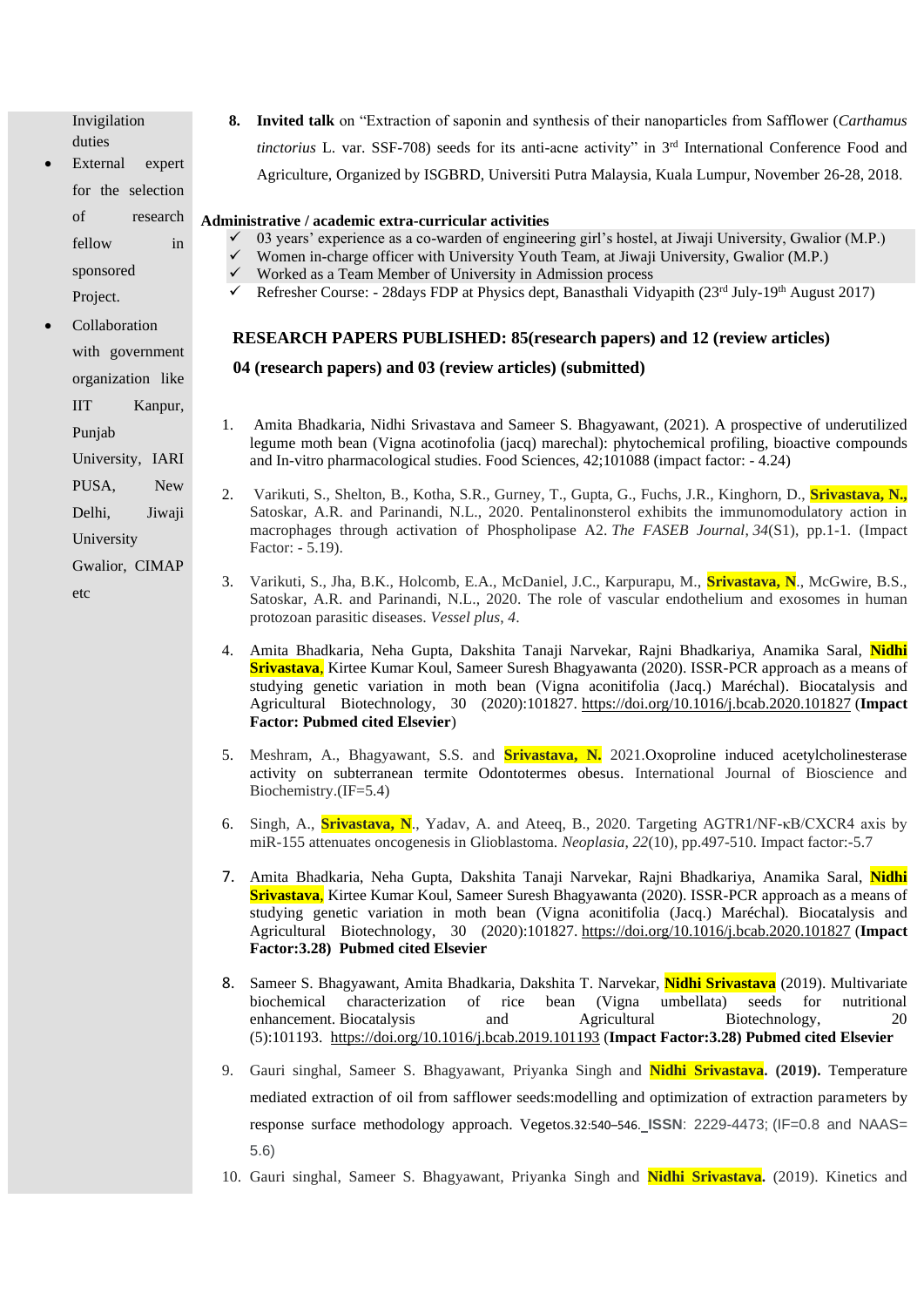thermal deactivation process of oil extraction from Safflower seeds variety PBNS-12". Research journal of chemistry and Environment. (IF=0.25)

- 11. A.K. Gupta, N. Gupta, **N. Srivastava** and S.S. Bhagyawant (2019). Proteomic analysis of chickpea roots reveals differential expression of abscisic acid responsive proteins. Journal of Food Biochemistry.doi10.1111/jfbc.12838 Online **ISSN**: 1745-4514 (IF=2.8)
- 12. Sameer S. Bhagyawant, Dakshita T. Narvekar, Neha Gupta, Amita Bhadkaria, Ajay Gautam, **Nidhi Srivastava** (2019). Chickpea (Cicer arietinum L.) Lectin Exhibit Inhibition of ACE-I, α-amylase and αglucosidase Activity. Protein and Peptide Letters, 26(7): 494- 501. <https://doi.org/10.2174/0929866526666190327130037> (**Impact Factor: 1.89**)
- 13. Sameer Suresh Bhagyawant, Dakshita Tanaji Narvekar, Neha Gupta, Amita Bhadkaria, Kirtee Kumar Koul, **Nidhi Srivastava** (2019). Variations in the antioxidant and free radical scavenging under induced heavy metal stress expressed as proline content in chickpea. Physiology & Molecular Biology of Plants, 25, 683–696. <https://doi.org/10.1007/s12298-019-00667-3> (**Impact Factor: 2.41**
- 14. Ajay Kumar Gautam, Neha Gupta, **Nidhi Srivastava**, Sameer Suresh Bhagyawant (2019). Proteomic analysis of chickpea roots reveal differential expression of abscisic acid responsive proteins. Journal of Food Biochemistry, e12838. <https://doi.org/10.1111/jfbc.12838> (**Impact Factor: 2.8)**
- 15. Verma, V., Chaudhary, M. and **Srivastava, N**., 2019. Antioxidative properties of isolated saponins of Verbesina encelioides (Cav.) Benth.& Hook. fil ex Gray and SEM studies of synthesized green nanoparticles for acne management. *Plant Science Today*, *6*(sp1), pp.575-582. (**Impact Factor: 0.8)**
- 16. Chaudhary, M., Verma, V. and **Srivastava, N**., 2019. In vitro antiacne and antidandruff activity of extracted stigmasterol from seed waste of safflower (Carthamustinctorius L.). *Plant Science Today*, *6*(sp1), pp.568-574. . (**Impact Factor: 0.8)**
- 17. Singh, P., **Srivastava, N**., Joshi, N. and Shastri, I., 2019. Impact of different musical nodes and vibrations on plant development. *Plant Science Today*, *6*(sp1), pp.639-644. . (**Impact Factor: 0.8)**
- 18. Anju Meshram , Gauri Singhal , Sameer S. Bhagyawant , **Nidhi Srivastava. (2018).** Characterization of bioactives in chloroform extract of Epipremnum aureum leaves using spectroscopy for its antitermite effect. International journal of basic and applied research.(CIF-5.86)
- 19. Anju Meshram, Chaitali Y. Mathew , **Nidhi Srivastava** , Bhawna Pandey. (2018). Phytoremediation of Flyash Contaminated Water with Weeds. International journal of basic and applied research. (IF=0.39)
- 20. S. S. Bhagyawant, A. Bhadkaria, N. Gupta, **N. Srivastava** (2018) Impact of phytic acid on nutrient bioaccessibility and antioxidant properties of chickpea genotypes. Journal of Food Biochemistry, doi:10.1111/jfbc.12678. **Impact Factor: 2.8)**
- 21. S. S. Bhagyawant, A. K. Gautam D. T. Narvekar, N. Gupta, A. Bhadkaria, **N. Srivastava**, H. D. Upadhyaya (2018) Biochemical diversity evaluation in chickpea accessions employing mini-core collection. Physiology and Molecular Biology of Plants, doi:10.1007/s12298-018-0579-3. **(IF=1.53)**
- 22. A. K. Gautam, **N. Srivastava**, B. Sharma and S. S. Bhagyawant (2018) Current scenario of legume lectins and their practical applications. Journal of Crop Science and Biotechnology, 21 (3), 217-227. **( IF=0.35)**
- 23. A. K. Gautam, **N. Srivastava**, D. P. Nagar and S. S. Bhagyawant (2018). Biochemical and functional properties of a lectin purified from the seeds of Cicer arietinum L. 3 Biotech, 8, 272.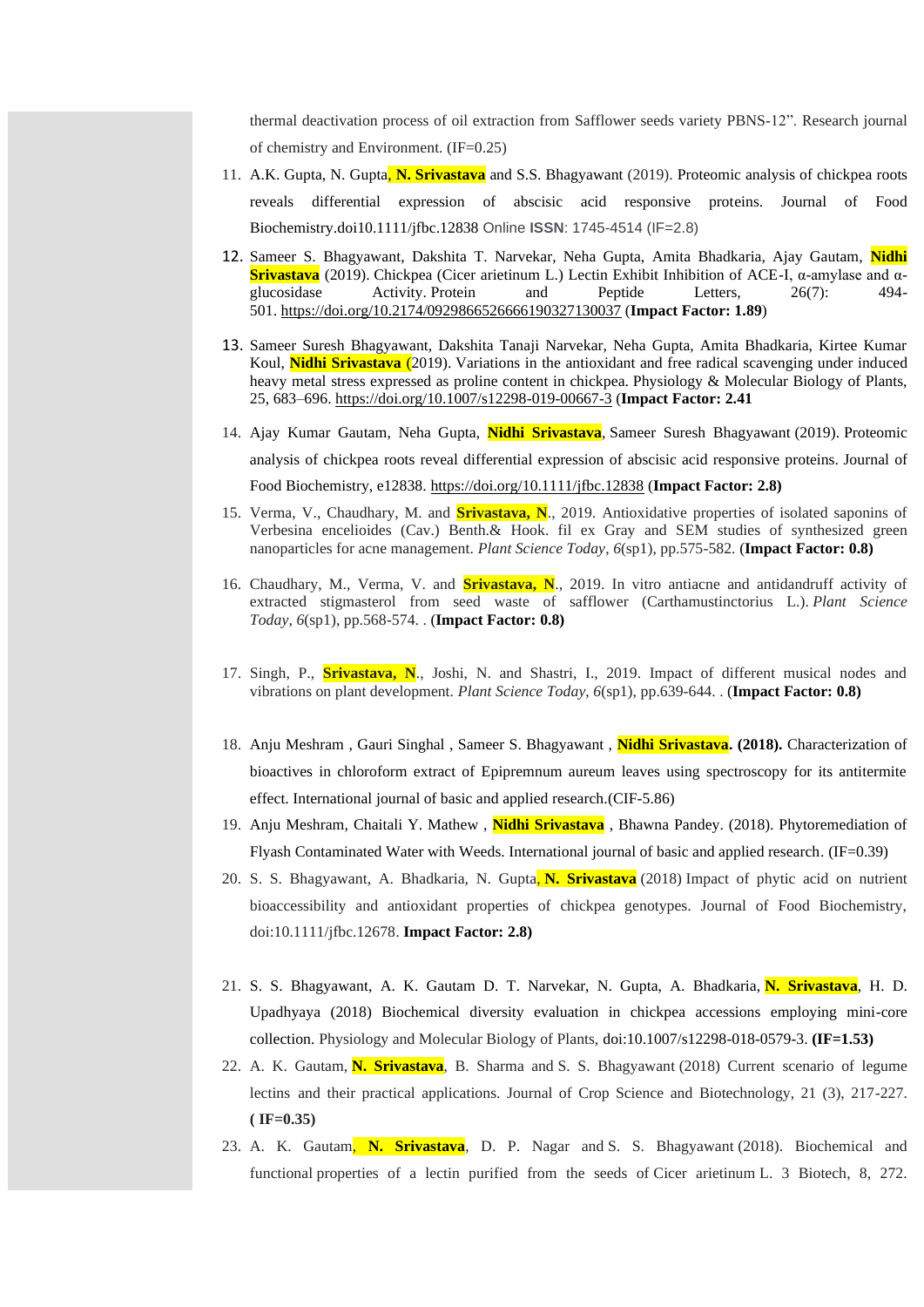doi:10.1007/s13205-018-1272-5. **(IF=1.786)**

- 24. N. Gupta, **N. Srivastava**, S. S. Bhagyawant. 2018. Vicilin- A major storage protein of mungbean exhibits Antioxidative potential, antiproliferative effects and ACE inhibitory activity. Plos One. 13:1-17. **(IF=3.24)**
- 25. A.Meshram, S. S. Bhagyawant, **N. Srivastava.** 2018.Characterization of Pyrrolidine Alkaloids of Epipremnum aureum for Their Antitermite Activity Against Subterranean Termites with SEM Studies. Proc. Natl. Acad. Sci., India, Sect. B Biol. Sci. doi.org/10.1007/s40011-017-0893-5:1-10 (**IF=1.0)**
- 26. G. Singhal, S. S. Bhagyawant, P. Singh, **N. Srivastava**(2018). Effect of decortication and heat pretreatment on oil content extracted from safflower seeds variety PBNS-12. Vegetos, 31, 45-48. **(IF=0.8)**
- 27. S. Gautam, S. S. Bhagyawant, **N. Srivastava**(2018). Antioxidant responses and isoenzyme activity of hydroponically grown safflower seedlings under copper stress. Indian journal of Plant Physiology, 23 (2), 342-351. **(IF=0.81)**
- 28. A. Shukla, **N. Srivastava**, P. Suneja, S. K. Yadav, Z. Hussain, J.C. Rana, S. Yadav (2018). Genetic diversity analysis in Buckwheat germplasm for nutritional traits. Indian Journal of Experimental Biology, 56, 827-837**. (IF=0.934)**
- 29. A. K. Gautam, **N. Srivastava**, B. Sharma, S. S. Bhagyawant (2018). Current scenario of legume lectins and their practical application. Journal of Crop Science and Biotechnology, 21 (3), 217-227. **(IF=1.02)**
- 30. **N. Srivastava**, V. Verma, G. Singhal. (2018). Scanning electron microscopic studies of green silver nanoparticles of sterol rich compounds isolated from leaves of wild sunflower (Verbesina encelioides benth ex. gray) for their anti-acne activity. International Journal of Research in Science and Engineering, 160-165. **(IF =4.2)**
- 31. A. Chauhan, **N. Srivastava** and P. Bubber.2017. Effect of Thiamine nutritional deficiency on the energy metabolism and neurotransmission in mice brain. The Indian Journal of Nutrition and Dietetics. 54:414- 426. (IF=0.05)
- 32. A. Chauhan, **N. Srivastava** and P. Bubber. Agust 2017. Thiamine Deficiency Induced Dietary Disparity Promotes Oxidative Stress and Neurodegeneration. Ind J Clin Biochem. DOI 10.1007/s12291-017-0690- 1. **(IF=1.39)**
- 33. A. Singh, **N. Srivastava**, S. Amit, S.N. Prasad, M.P. Mishra and B. Ateeq 2017. Association of AGTR1 (A1166C) and ACE (I/D) polymorphisms with breast cancer risk in north Indian population. Translational Oncology . 11, 233-242. **(IF=4.1)**
- 34. Sharma A, Sikarwar M, Gupta P and **N. Srivastava** 2017**.** A Simple Method to Study Host-Pathogen Interaction in *Sesamum Indicum.* Vegetos 30:4. **(IF=0.8)**
- 35. A. Shukla., **N. Srivastava**., P. Suneja., S. K. Yadav., Z. Hussain., J.C. Rana., S. Yadav. June 2017. Untapped amaranth (Amaranthus spp.) genetic diversity with potential for nutritional enhancement. Genet Resour Crop Evol DOI 10.1007/s10722-017-0526-0 **(IF=1.294)**
- 36. N. Gupta., **N. Srivastava**., S. S. Bhagyawant. May 2017. Multivariate Analysis Based on Nutritional Value, Antinutritional Profile and Antioxidant Capacity of Forty Chickpea Genotypes Grown in India. Journal of Nutrition and food Sciences, 7:3 DOI: 10.4172/2155-9600.1000600 **(IF=2.6)**
- 37. A. K. Gautam., **N. Srivastava**., A. K. S. Chauhan., S. S. Bhagyawant. May 2017. Analysis of wild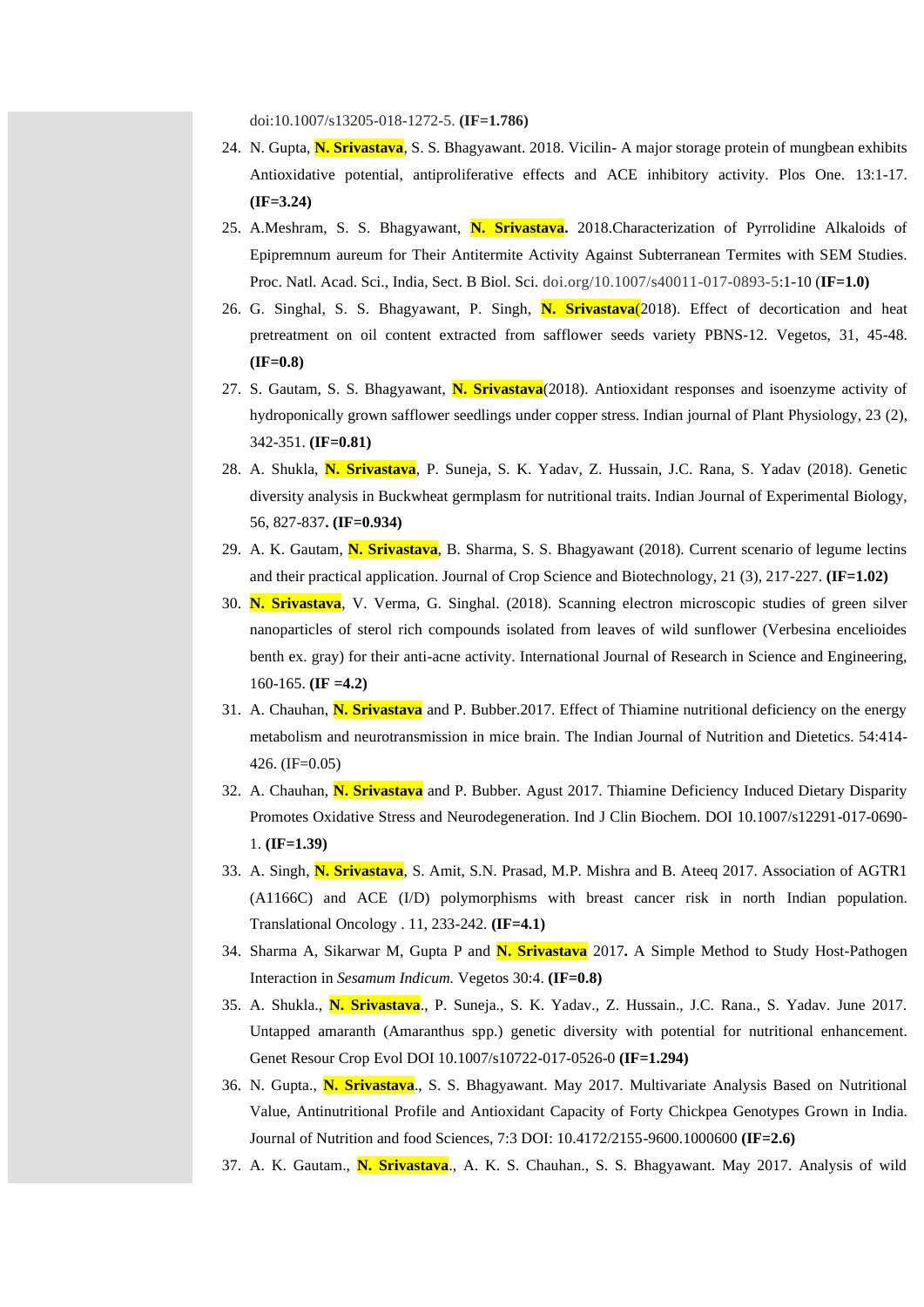chickpea seed proteins for lectin composition. International Journal of Current Research And Academic Review doi:<https://doi.org/10.20546/ijcrar.2017.505.002> (SJIF=7.9).

- 38. Gautam AK, Gupta N, Bhadkariya R, **N. Srivastava** and Bhagyawant SS. (2016). Genetic Diversity Analysis in Chickpea Employing ISSR Markers. Agrotechnology (Omics).5(3) DOI: 0.4172/2168- 9881.1000152 impact factor=0.69
- 39. Gupta, NK., **Srivastva N**., Puri, S., Garg, S., Bubber, P. and Mohmad, O. (2016). Protective and curative effect of *Azadirachta Indica* leaf extract in streptozotocin induced diabetic rat liver. International Journal of Pharmacognosy and Phytochemical Research. 8(7): 1142-1148. Scopus Indexed. **(IF=0.121)**
- 40. Suman Sanju, Aditi Thakur, Sundaresha Siddappa, Sanjeev Sharma,Pradeep Kumar Shukla, **Nidhi Srivastava**, Debasis Pattanayak and BP Singh.2016. In-vitro detached leaf assay of host-mediated rnai lines carrying phytophthora infestans avr3a effector gene for late blight resistance. Potato journal 43(1) 30-37 **(IF=0.9)**
- 41. P Yadav, KK Koul, **N Srivastava**, MJ Mendki and SS Bhagyawant. 2016. ITS-PCR sequencing approach deciphers molecular phylogeny in chickpea. *Plant Biosystems*, http:/dx.doi.org/10.1080/11263504.2016.1179694 **(IF=1.78)**
- 42. Neha Gupta, **Nidhi Srivastava**, Pramod Kumar Singh, and Sameer S. Bhagyawant.2016.Phytochemical Evaluation of Moth Bean (*Vigna aconitifolia* L.) Seeds and Their Divergence. Biochemistry Research International, Volume 2016, Article ID 3136043, 6 pages <http://dx.doi.org/10.1155/2016/3136043> **.(IF=3.4)**
- 43. Singh, P.K., **Srivastava, N.,** Chaturvedi, K., Sharma, B., and Bhagyawant, S.S. 2016. Characterization of seed storage proteins from chickpea using 2D electrophoresis coupled with mass spectrometry **.** Biochemistry Research International, 2016, 6 pages. (**IF=3.44)**
- 44. Gupta, N., **Srivastava**, **N.**, Babbar, P., and Puri,S. 2016. Antioxidant Potential of *Azadirachta indica* Ameliorates Cardioprotection following Diabetic Mellitus Induced Microangiopathy. Pharmacognosy magazine,12(46); 371-378 (**IF=6** )
- 45. Gautam, S., K. Anjani., and **Srivastava, N.** 2016. *In-vitro* evaluation of excess copper affecting seedlings and their biochemical characteristics in *Carthamus tinctorius* L. (variety PBNS-12). Physiol Mol Biol Plants, DOI 10.1007/s12298-016-0335(2):1-6. **(IF=2.836)**
- 46. S. Gautam, S. S. Bhagyawant and **N. Srivastava** 2016. Growth and nonenzymatic antioxidative studies in invitro grown safflower (cv A1) seedlings under copper stress. International Journal of Life Sciences and Review2(3): 52-60 doi: 10.13040/IJPSR.0975-8232 **(CIF=4.996)**
- 47. **Nidhi Srivastava** and Sanskriti Gautam.2016. *In-vitro* biochemical study of safflower (carthamus tinctorius L.( var.SSF-708) under hyperaccumulation of copper. Invertis journal of science and technology. 9(2):101-108. (**CIF=5.9)**
- 48. Anju Meshram, **Nidhi Srivastava** and Sameer Suresh Bhagyawant.2016. Identification of phytoconstituents present in Epipremnum aureum (Linden and Andre) G.S. Bunting by GC-MS. International Journal of Life Sciences and Review.2(3):45-51. (CIF=5.366)
- 49. Anju Meshram and **Nidhi Srivastava** (2016) " Phytochemical screening and *in vitro* antioxidant potential of methanolic extract of *Epipremnum aureum* (Linden and Andre) G. S. Bunting. International Journal of Pharmaceutical Research & Allied Sciences, 2; 5(2):1-6 **(IF=2.986)**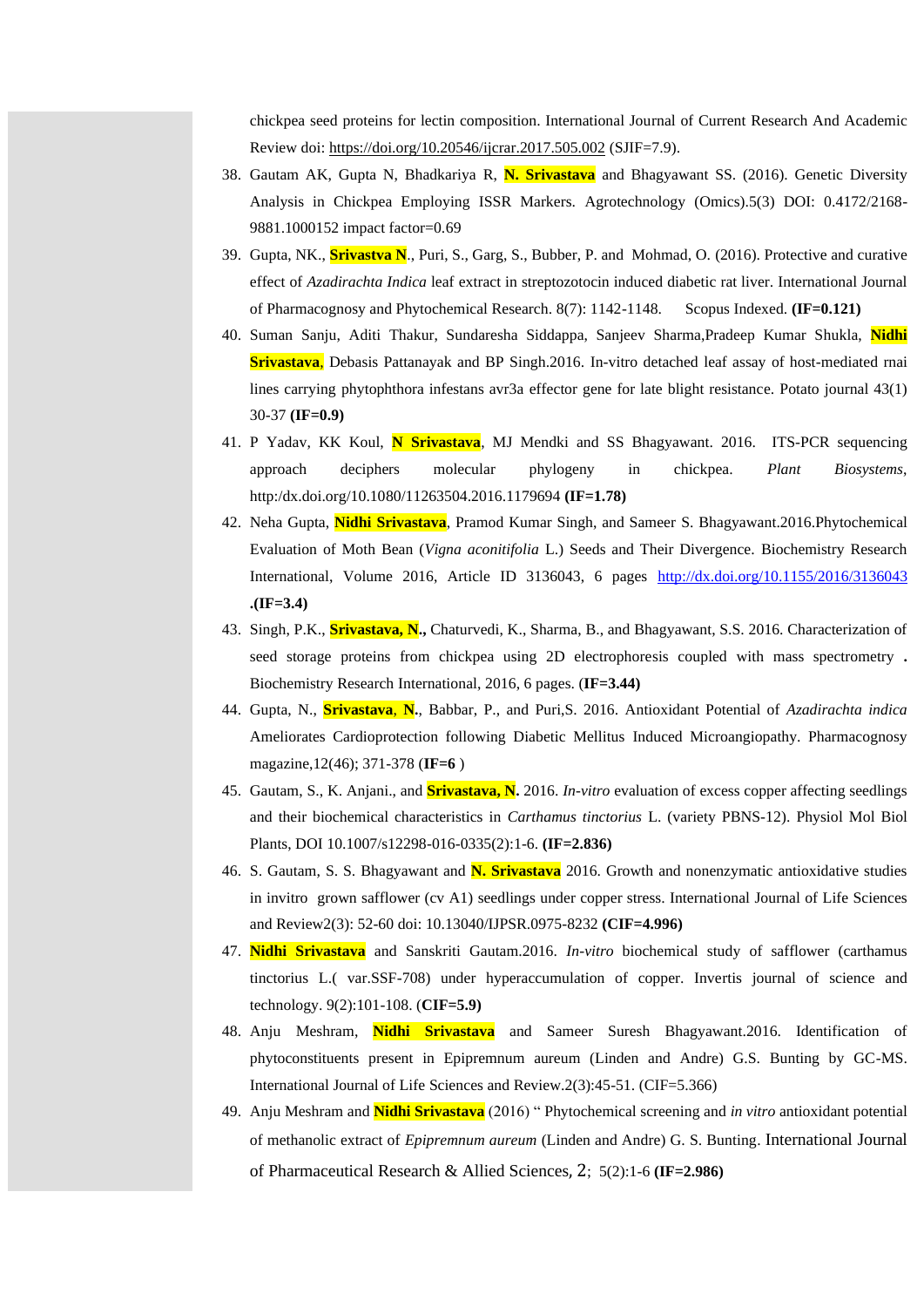- 50. Bhagyawant, S. S., Gupta, N., and **Srivastava,N.** 2015. Biochemical Analysis of Chickpea Accessions vis-a-vis; Zinc, Iron, Total Protein, Proline and Antioxidant Activity. American Journal of Food Science and technology,3(6):158-162. **(IF=0.6)**
- 51. Sameer. S. Bhagyawant, Neha Gupta, Ajay Gautam, S.K. Chaturvedi, **Nidhi Srivastava**.2015. "Molecular Diversity Assessment in Chickpea through RAPD and ISSR Markers. World Journal of Agricultural Research, 3( 6):192-197 (ISSN=2333-0678) (IF=0.16)
- 52. Bhagyawant, S. S., Gupta, N., and **Srivastava,N.** 2015. Effects of gamma irradiation on chickpea seeds vis-a-vis total seed storage proteins, antioxidant activity and protein profiling. Cell. Mol. Biol*,* 61 (5): 79- 83 ( doi : 10.14715/cmb/2015.61.5.14) **(IF=4.27)**
- 53. Bhagyawant, S. S., Gautam, A., Chaturvedi, S.K. and **Srivastava, N.** 2015. Hemagglutination activity of Chickpea extracts for Lectin" International Journal of Pharmaceutical and Phytopharmacological Research, 5(3): 1-7 (**IF=2.52)**
- 54. Singh, P.K., **Srivastava**, **N.,** Sharma, B., and Bhagyawant, S.S 2015. Effect of domestic Processes on chickpea seeds for antinutritional contents and their divergences. American Journal of Food Sciences and Technology,3 (4):111-117 (**IF=0.6)**
- 55. Yadav, P., Koul, K. K., **Srivastava**, **N.,** Mendaki, M. J., and. Bhagyawant, S. S 2015. DNA polymorphisms in chickpea accessions as revealed by PCR-based markers.*Cell. Mol. Biol,* 61 (5): 84-90. ( doi : 10.14715/cmb/2015.61.5.15) (**IF=4..27)**
- 56. Sanju, S., Siddappa, S., Thakur, A., Shukla, P.K., **Srivastava**, **N.**, Pattanayak, D., Sharma,S., and Singh, B.P. 2015. Host-mediated gene silencing of a single effector gene from the potato pathogen Phytophthora infestans imparts partial resistance to late blight disease. Funct Integr Genomics, 15: 697- 706. DOI 10.1007/s10142-015-0446-z (**IF=3.49)**
- 57. Thakur, A., Sanju, S., Siddappa, S., **Srivastava**, **N.,** Shukla, P.K., Pattanayak, D., Sharma,S., and Singh, B.P. 2015. Artifical microRNA mediated gene silencing of P. *infestans* single effector Avr3a gene imparts moderate type of late blight resistance in potato" Plant Pathology Journal, 14 (1): 1-12 .DOI:- 10.3923/ppj.2015**. (IF=2.59)**
- 58. Ahuja, A., Bhattacharjee,U., Chakraborty, A.K.,Karam, A., Ghatak, S., KekunguPuro, S.D.,,Ingudam, S.,**Srivastava, N.,** and Sen, A. 2015. Complete Genome Sequence of Classical Swine Fever Virus Subgenogroup 2.1 from Assam, India. Genome Announc 3(1): 01437-14. doi:10.1128/genomeA.01437- 14. **(IF=1.3**)
- 59. Shivkumar, M., Verma, K., Talukdar, A., **Srivastava**,**N.,** Lal, S.K., Sapra, R.L., and Singh, K.P. 2015. Genetic variability and effect of heat treatment on trypsin inhibitor content in soy-bean [Glycine max (L.) Merrill]. Legume Research,38(1):60-65 (**IF=0.6**)
- 60. Verma, K., Talukdar, A., Shivkumar, M., Kumar, B., Lal, S.K., **Srivastava,N.,** Sapra, R.L., and Girmilla, G. 2015. Biochemical screening for trypsin inhibitor factors and morphomolecular characterization of soybean (*Glycine max* L. Merr.). *Indian J. Genet*., 75(4): 490-496 (2015) DOI: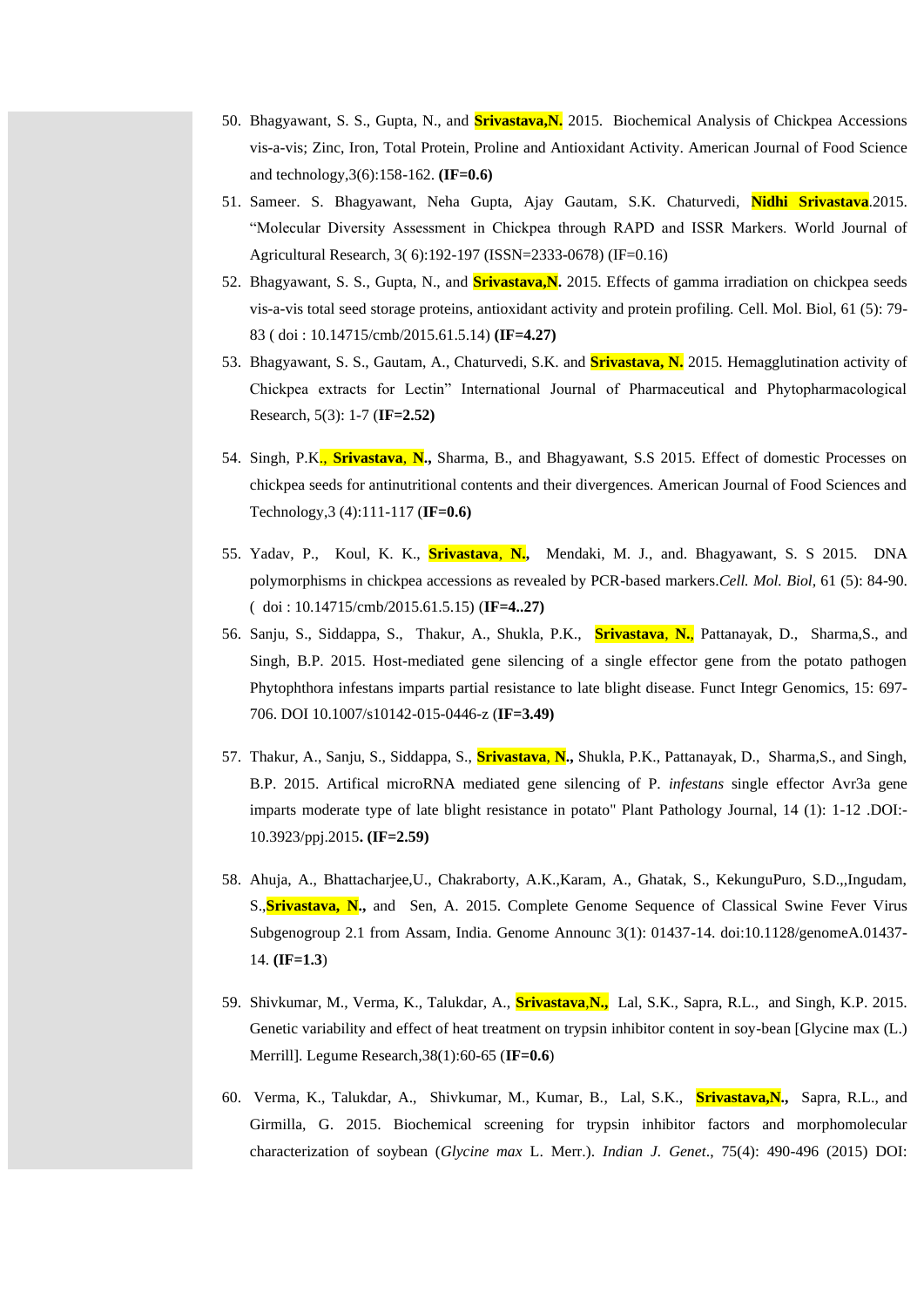- 61. P. Yadav, K. K. Koul, **N. Shrivastava**, M. J. Mendakiand S. S. Bhagyawant (2015) " DNA polymorphisms in chickpea accessions as revealed by PCR-based markers. *Cell. Mol. Biol.* 2015; 61 (5): 84-90. ( doi : 10.14715/cmb/2015.61.5.15**).(IF=4.46)**
- 62. **Nidhi Srivastava** and Anju Meshram(2015) "In-vitro antitermite activity of alkaloids from Epipremnum aureum (Linden and Andre) Bunting (Araceae) against Indian white termite Odontotermes obesus. Asian Journal of Pharmaceutical Technology and Innovation, 03(10). **(IF=0.5)**
- 63. Anju Meshram, Ajai kumar and **Nidhi Srivastava (2015)** "GC-MS analysis of alkaloids isolated from Epipremnum aureum (Linden and Andre) Bunting. Int. J. of Pharma Science and Research, 6 (2):337- 342.
- 64. Anju Meshram, Sanskriti Gautam, Sameer Suresh Bhagyawant and **Nidhi Srivastava** (2014) . *In vitro*  accumulation of cadmium chloride in papaya seedling and its impact on plant protein. International Journal of Ayurveda and Pharma Research. 2(3): 1-4
- 65. Pramod Kumar Singh, Himanshu Sharma, **Nidhi Srivastava**, Sameer S. Bhagyawant.(2014). Analysis of Genetic Diversity among Wild and Cultivated Chickpea Genotypes Employing ISSR and RAPD Markers. American Journal of plant sciences.6;676-682. (GIF=0.99)
- 66. Singh P. K., Gautam A.K., Panwar H., Singh D.K. **Srivastava N**. Bhagyawant S.S and Upadhayay H.(2014).Effects of Germination on Antioxidant and Anti-Nutritional Factors of Commonly Used Pulses. International Journal of Research in Chemistry and Environment 4:100-1004
- 67. Ahuja Anuj, **Nidhi Srivastava** et al. (2014) "Classical Swine Fever Virus Infection in India: Seroprevalence study from North-eastern States of India." Indian Journal of Hill Farming, 27(1) 267- 277. (NAAS IF=2.9)
- 68. Neha Tiwari, **Nidhi Srivastava**,Vinay Sharma (2014) "Comparative analysis of total phenolic content and antioxidant activity of in vivo and in vitro grown plant parts of Carica papaya L." Indian J. of Plant Physiol,19: 356–362 DOI 10.1007/s40502-014-0116-5. (IF= 0.81)
- 69. **Nidhi Srivastava** and Sameer S. Bhagyawant (2014) "*In viitro* accumulation of lead nitrate in safflower seedling and its impact on plant protein". Plant Knowledge Journal3(2):39-46
- 70. Archana Bhat, Syed Riyaz-Ul-Hassan .**Nidhi Srivastava** and Sarojini Johri (2014) Molecular cloning of rhodanese gene from soil metagenome of cold desert of North-West Himalayas: sequence and structural features of the rhodanese enzyme. 3 Biotech. DOI 10.1007/s13205-014-0249-2. **(IF=3.20)**
- 71. Deepti Nagaich , Kapil Kumar Tiwari**, Nidhi Srivastva** Amaresh Chandra (2013)." Assessment of genetic diversity and morpho-physiological traits related to drought tolerance in Stylosanthes scabra. Acta Physiol Plant, 35(11):3127–3136. DOI 10.1007/s11738-013-1345-3(**IF=2.711).**
- 72. Archana Bhatt, Syed-Riaaz-Ul Hassan,Nasier Ahmed, **Nidhi Srivastava** and Sarojini Johri (2013) "Isolation of cold-active acidic endocellulase from Ladakh soil by functional metagenomics" Extremophiles 17(2):229-39.(**IF=2.6)**
- 73. **Srivastava N**., Tiwari N., Sharma V. (2012) *"*Effect of various concentrations of *Azadirachta indica*leaf extract on callus induction and its enhancement for the plantlet regeneration in *Carica papaya L(Var.*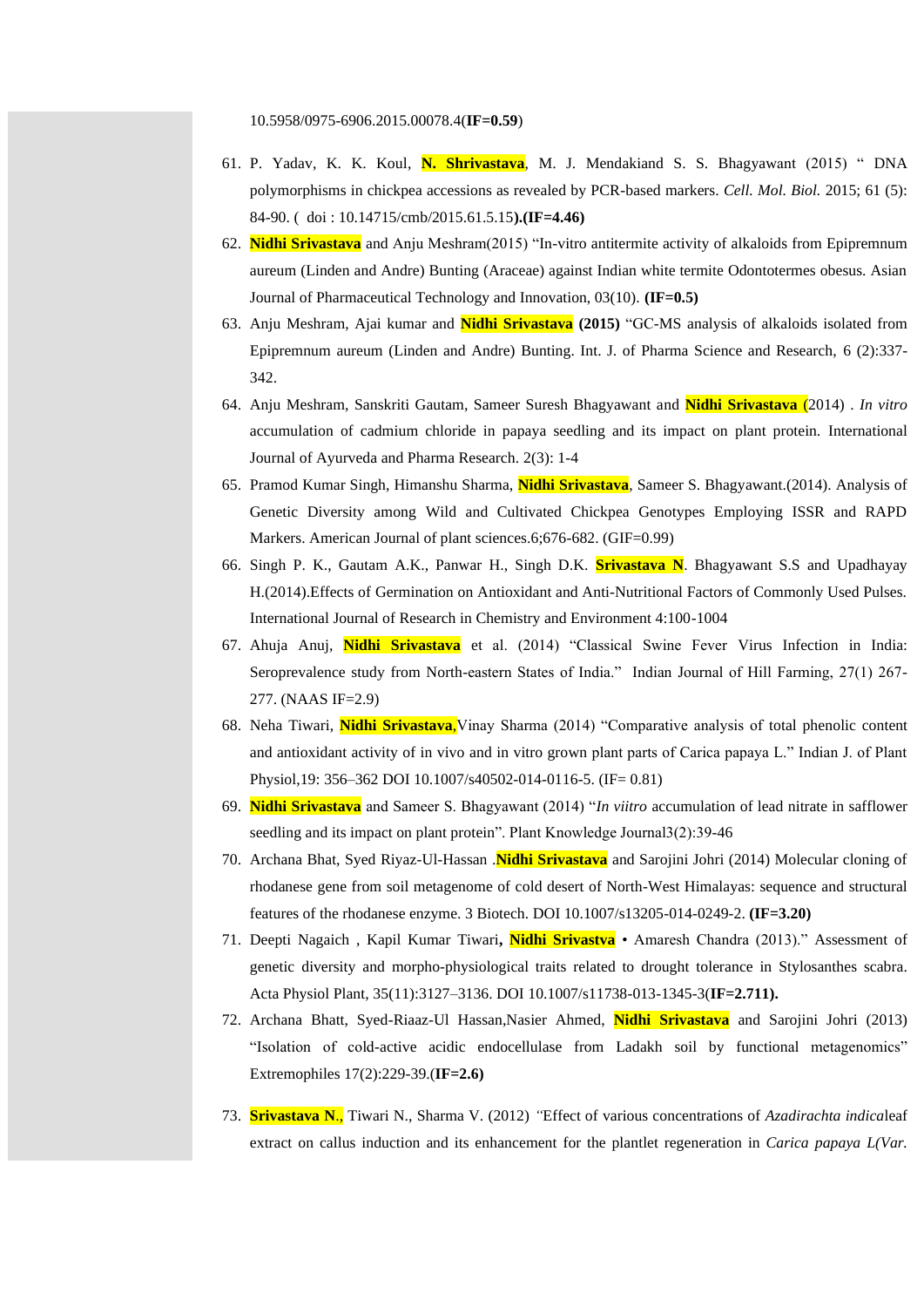*Pusa Dwarf).* Journal of Cell and Tissue Research Vol. 12(3) 3417-3422. .( IF=4.38 **)**

- 74. Singh P.K., Kumar A**., Srivastava N**. Agarwal. M. and Bhagyawant S.S. (2012) "Association of protein profiling and agronomic traits in chickpea as revealed using SDS-PAGE. Journal of Cell and Tissue Research Vol. 12(3) 3279-3284 (IF=4.38 NAAS)
- 75. Preeti Singh Teotia<sup>a</sup>, <mark>Nidhi Srivastava<sup>a</sup>,</mark> Veena Garg<sup>a,\*</sup>, G.S. Shekhawat<sup>a</sup>, Nidhi Sharma<sup>a</sup> and Sangeet Mohan Chadha (2012) "Stevioside: A natural sweetener having potential of controlling glucose levels in diabetic patients. International Journal of Current Research 4(4):83-90. **(IF=7.9)**
- 76. Bhagyawant S.S, Behera K. K., Mishra S,Sharma Anubhuti <sup>1</sup>and **Srivastava N.**(2012) "Influence of light stress on somatic embryos inducing *In-vitro* antimicrobial activity in Carthamus tinctorius L. (variety-Mangira). Journal of pharmacy Research . Vol. 5 Issue 5, p2505-2509.
- 77. **Nidhi Srivastava,** Sreelekha Mishra, Anubhuti Sharma and Sameer S. Bhagyawant (2012) "Somatic embryogenesis and plantlet regeneration from the root explants of Safflower: The influence of explants age, mannitol, and various carbohydrate sources". International Journal of Biological Sciences and Engineering. Vol. 02, No. 04, December 2011, pp. 266-276. **(IF=0.6)**
- 78. Anubhuti Sharma, Arushi Girdhar and **Nidhi Srivastava** (2011).**"**"Development of strategy for competent cell preparation and high efficiency plasmid transformation using different methods". The South Pacific Journal of Natural and Applied Sciences, 29, 17-20.
- 79. **Nidhi Srivastava** ,Shalini Shwarupa, Sameer Suresh Bhagyawant (2011)"Comparative study on the antitermite, antimicrobial and antioxidant activities of leaf and root extracts of Pothos aurea (*Epipremnum auereum* L.). Journal of Pharmaceutical Research & Clinical Practice 1(2) pp 1-11..ISSN:-2231-4237.  $(IF=0.76)$
- 80. **Srivasatava Nidhi,** Bhagyawant Sameer and Sharma Vinay (2010) "Phytochemical Investigation and Antimicrobial Activity of the endocarp of unripe fruit of *Carica papaya".* Journal of Pharmacy Research 3(12),3132-3134 ISSN:-0974-6943 Impact Factor:-2.36.
- 81. Bhagyawant S. and **Srivastava. N.** (2009**)** "Studies on genetic divergence in chickpea germplasm and its wild relatives based on seed protein profile" Crop Research 37 (1,2 & 3) :168-173.ISSN: 0970-4884.(**IF=1.39**)
- 82. Bhagyawant S.S.and **Srivastava N**. (2008) "Genetic fingerprinting of chickpea (cicer arietinum L.) germplasm using ISSR markers and their relationship". African Journal of Biotechnology 7(24)4428- 4431. ISSN:1684-5315Impact Factor:0.658
- 83. Bhagyawant S.S. and **Srivastava.N** (2008) "Assessment of antinutritional factors and protein content in the seeds of chickpea cultivars and their divergence". J. Of Cell Tissue and Research, 8(1)1333-1338. ISSN:0973-0028 Impact factor:-4.38 (NAAS).
- 84. **Srivastava N** and Bhagyawant S. S (2005) "Screening of promising chickpea *(Cicer arietinum L.)* cultivar for seed protein composition.". Bioinfolet: 2(2):91-94. ISSN:0976-4755 (**IF=2.94)**
- 85. Megha Chaturvedi**, Nidhi Srivastava**, and Rekha Bhadauria(2004) '*In-Vitro* flowering in wild species of safflower *Carthamus oxycantha*." Environmental Biology and Conservation Vol.9, 87-88.

### **REVIEW PAPERS PUBLISHED:**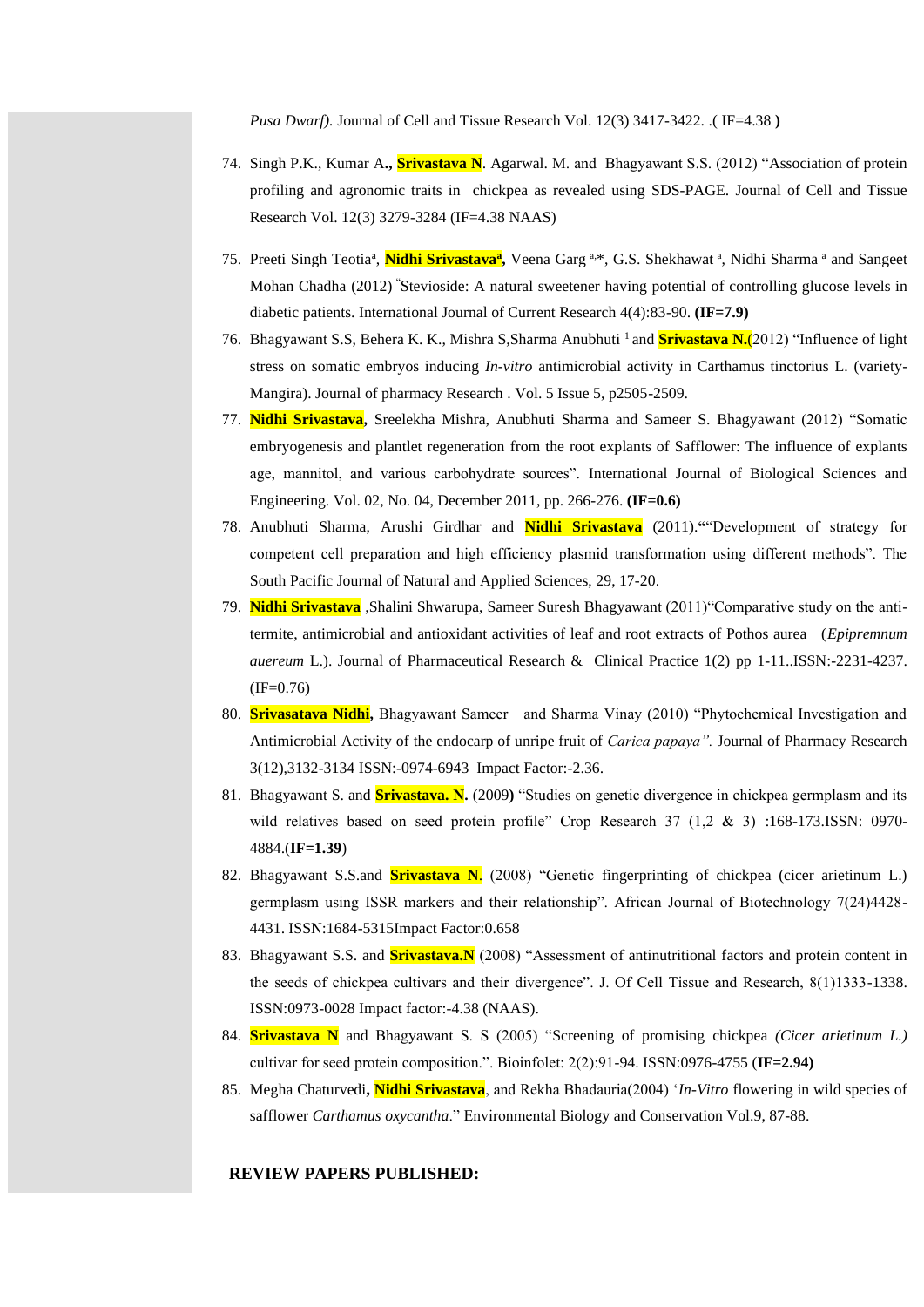- 1. Gauri Singhal, Priyanka Singh, Sameer Suresh Bhagyawant, **Nidhi Srivastava** (2018). Anti-nutritional factors in safflower (Carthamus tinctorius l.) seeds and their pharmaceutical applications. International Journal of Recent Scientific Research, 9(9), 28859-28864. (**IF= 7.383**)
- 2. Anju Meshram., Sameer S. Bhagyawant., **Nidhi Srivastava** (Feb 2017). Environment and biodiversity conservation studies with Remote Sensing and GIS. MOJ Proteomics and Bioinformatics. 5(2): 00151
- **3.** Anju Meshram, **Nidhi Srivastava** (2015) "New challenges of nanoscience on society and environment". Journal of Proteins and Proteomics. 6(1) 33. **(IF=1.0 and NAAS=3.75)**
- **4.** Anju Meshram, **Nidhi Srivastava** (2015) "Diverse Potential and pharmacological studies of Arginine" Journal of Proteins and Proteomics 6(3) 237-243. **(IF=1.0 and NAAS=3.75)**
- **5.** Anju Meshram and **Nidhi Srivastava** (2014). Molecular and physiological role of Epipremnum aureum. International Journal of Green Pharmacy., Volume 8, 73-76. **(IF=0.5)**
- 6. Anju Meshram and **Nidhi Srivastava**.(2013) "An insight into the molecular structure and function of polygalacturonase inhibiting protein (PGIP)"Journal of Protein and Proteomics 4(3) 175-181**.(IF=1).**
- 7. Anju Meshram, Sameer Suresh Bhagyawant, Sanskriti Gautam and **Nidhi Srivastava**. (2013) "Potential role of Tinospora cordifolia in Pharmaceuticals" WJJPS,2(6) 4615-4625. **(IF-7.63)**
- 8. Anupam Singh, Khushbu Verma, Ankita Singh, **Nidhi Srivastava**, Promila Gupta (2011). "Agricultural Genomics: Sustainable Development and Prospects a Short Review. Journal Advance Biotech 1(11) 12- 16 pISSN:0973-0109. IC value:4.01.
- 9. Sanskriti Gautam, Anju Meshram, Sameer S. Bhagyawant and **Nidhi Srivastava**. Ficus religiosapotential role in pharmaceuticals. International Journal of Pharmaceutical Science and Research. 2014, Volume 5, Issue 5, 1616-1623. (**Impact Factor 2.44**).
- **10.** Sanskriti Gautam, Anju Meshram and **Nidhi Srivastava**. A brief study on phytochemical compounds present in Coccinia cordifolia for their medicinal, pharmacological and industrial applications. World Journal of Pharmacy and Pharmaceutical Sciences. 2014, Volume 3, Issue 2, 1995-2016. (**Impact Factor=7.63)).**
- 11. Sanskriti Gautam, Sameer S. Bhagyawant and **Nidhi Srivastava**. Detailed study on therapeutic properties, uses and pharmacological applications of Safflower (Carthamus tinctorius L.). International Journal of Ayurveda and Pharma Research. 2014; 2(3): 5-16. **(IF= 2.5781).**
- 12. **Nidhi Srivastava** and Anju Meshram (2015) "Epipremnum aureum ( Jade Pothos): A Multipurpose plant with its medical and pharmacological properties" Journal of Critical Reviews.2(2) (**IF1.09)**

#### **BOOK PUBLISHED:**

- **Recent Advances in Plant Molecular Biology** by Sameer Suresh Bhagaywant and **Nidhi Srivastava**.Himalaya Publishing House. ISBN: 978-93-5367-433-5 (2019).
- 2. **Alkaloid Isolation and applications** by **Nidhi Srivastava,** Sameer Suresh Bhagaywant and Anju Meshram. Educreation publisher. ISBN: No-978-93-5373-002-4 (2019).
- 3. **"Current topics in plant molecular biology" (plant biotechnology) National Book** By Sameer Suresh Bhagaywant and **Nidhi Srivastava**. Horizon book publisher. ISBN:-978-93-84044-81-7 (2016).
- 4. **Dalbergia: An economic important genus** by **Nidhi Srivastava** and Anju Meshram. Lambert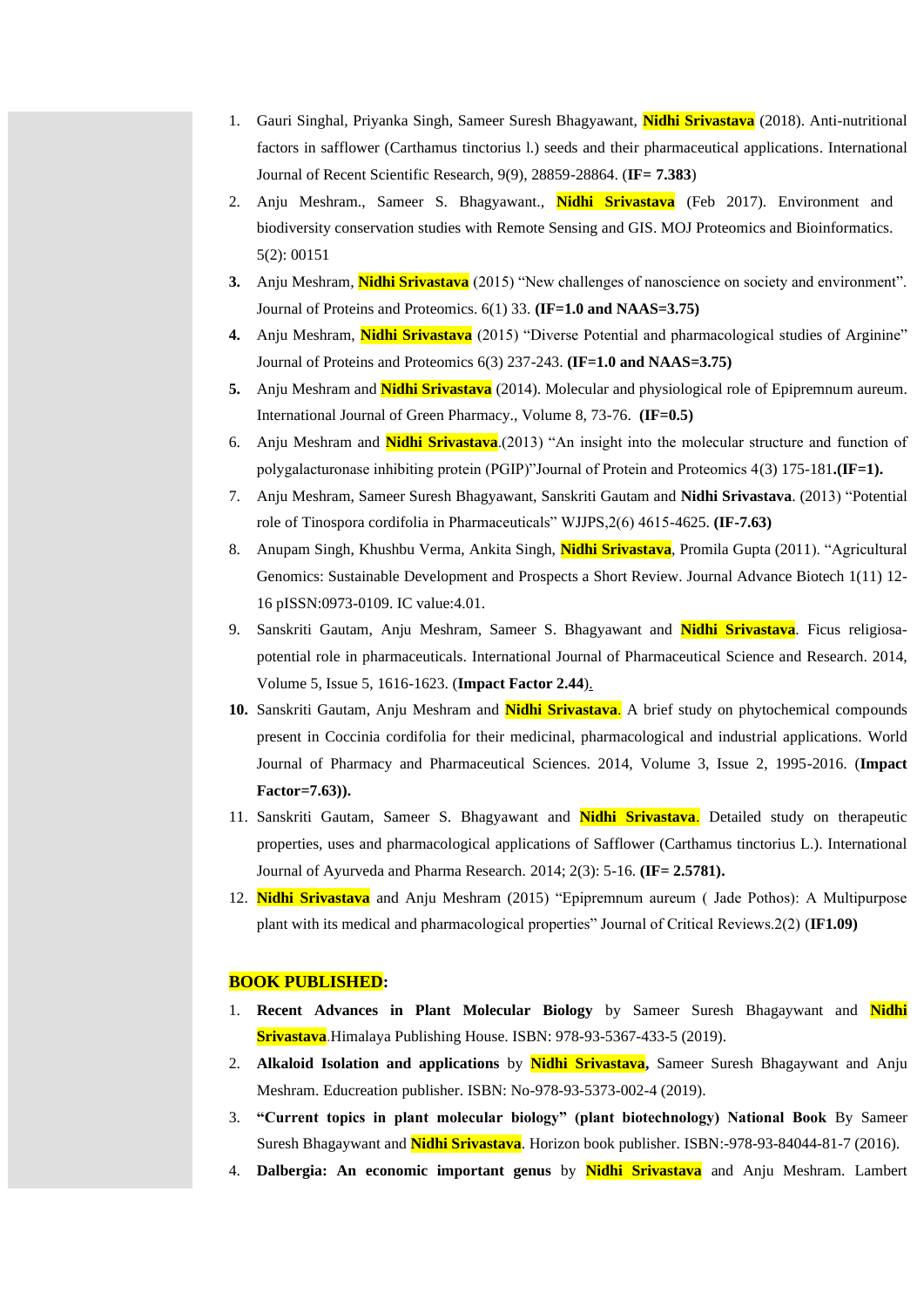Academic Publishing**.** ISBN: 978-3-659-95756-7 (2016).

5. **Salient Feature of** *Chenopodium album* **L. and its Role in Cosmetics** by **Nidhi Srivastava** ,Gauri Singhal, Vartika Verma and Monika Choudhary. Lambert Academic Publishing.ISBN: 978-613-9- 91796-9 (2018).

#### **BOOK CHAPTER PUBLISHED:**

- **Plant-derived enzymes: A treasure for food biotechnology:** in book "Enzymes in Food Biotechnology", chapter-28. Edited by Kuddus, Mohammed. Elsevier. 978-0-12-813280-7 (2019)
- **Technology prospecting on microbial enzymes: Engineering and applications in food industry** in book"Enzymes in Food Technology: Improvements and Innovations Edited by Kuddus, Mohammed. Springer.pp 213-241 (2018)
- **Advances in Fermentation Technology: Principle and their Relevant Applications** in book Principles and Applications of Fermentation Technology Edited by Arindam Kuila and Vinay Sharma. Willey.(pp 55-63) ISBN:9781119460381
- **Fermentation Technology Prospecting on Bioreactors/Fermenters: Design and Types in book**  Principles and Applications of Fermentation Technology Edited by Arindam Kuila and Vinay Sharma. Willey.(65-83) ISBN:9781119460381
- **Bioenergy Production: Biomass Sources and Applications** in book Sustainable Biofuel and Biomass: Advances and Impacts, Chapter-13. Edited by Arindam Kuila. AAP, CRC press. 9780429265099(June 2019)
- **Bioenergy: Sources, Research and Advances** in book Sustainable Biofuel and Biomass: Advances and Impacts, Chapter-17. Edited by Arindam Kuila. AAP, CRC press. 9780429265099 (June 2019)
- **Production of biofuel through metabolic engineering: Processing, types, and applications** in book Genetic and metabolic engineering for biofuel production from Lignocellulosic Biomass, Chapter 11. Edited by Arindam Kuila and Vinay Sharma. Elsevier (In Press) 9780128179536
- **Biofuel production from lignocellulosic biomass: Introduction and metabolic engineering for fermentation scale-up** in book Genetic and metabolic engineering for biofuel production from Lignocellulosic Biomass**.** Elsevier **Chapter -1(1-12)** ) 9780128179536
- **Introduction of fermentation and enzyme science in book** Microbial Fermentation and Enzyme Technology**.** Chapter 4. CRC Press Taylor & Francis 978-0367183844
- **Microbial Enzymes in Food Industry: Types and Applications** in book Microbial Fermentation and Enzyme Technology**.** Chapter 4. CRC Press (In Press) Taylor & Francis 978-0367183844
- **Bioaccumulation of heavy metal in plants: Morphological and Physiological changes** in book Plant Stress biology" Progress and prospects of genetic engineering" CRC Press Taylor & Francis Edited by Arindam Kuila Apple academic press
- **Different Environmental Stress for enhanced biofuel production from plant biomass** Plant Stress biology" Progress and prospects of genetic engineering CRC Press Taylor & Francis
- **Bioenergy: ethics and prospectives:** in book "Modern biotechnology and its applications vol-2" chapter-15. Edited by Dr. K.K. Behra.Publisher:- New India publishing agency, New Delhi. ISBN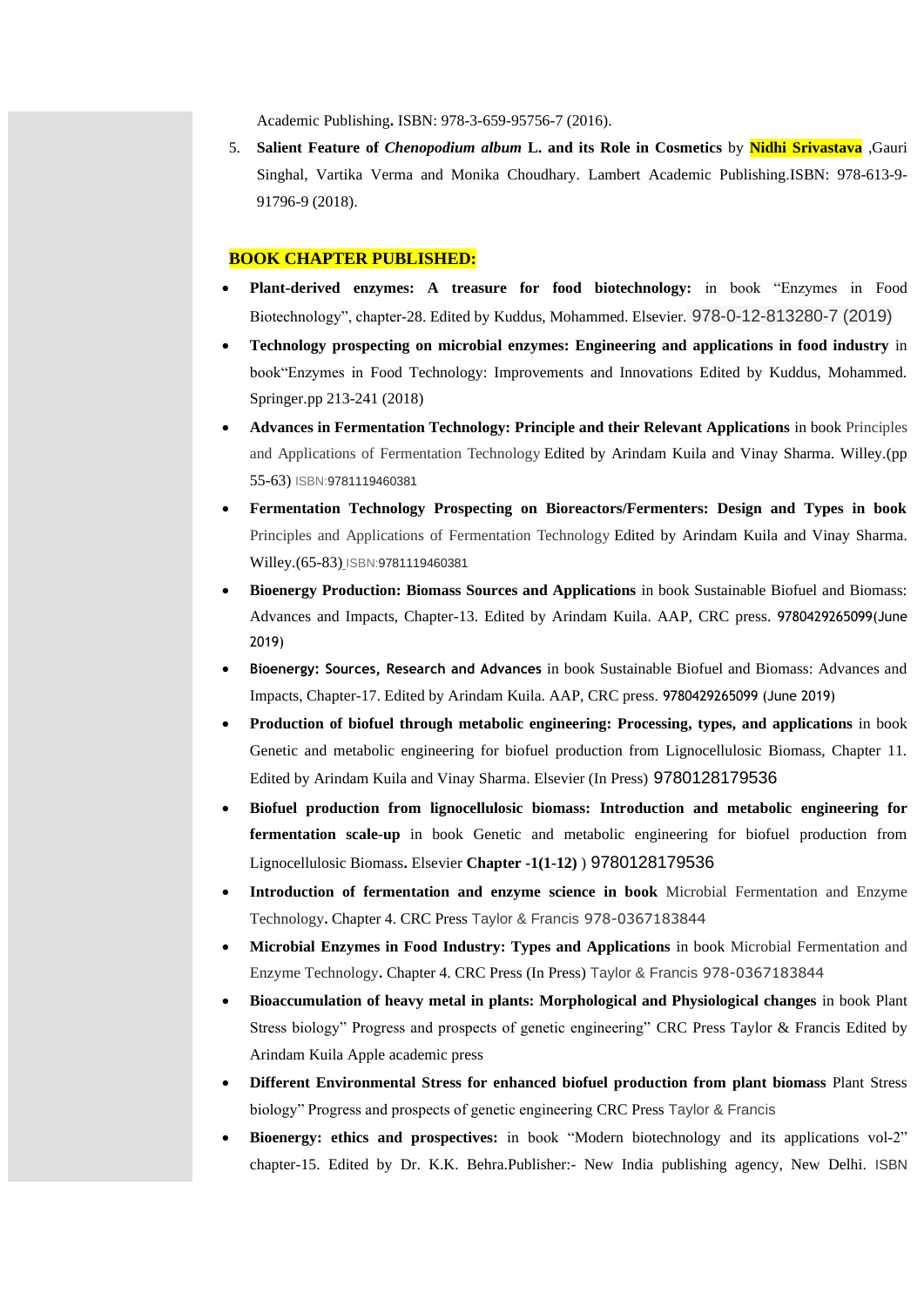10: [9381450838](https://www.abebooks.com/products/isbn/9789381450833?cm_sp=bdp-_-ISBN10-_-PLP) / ISBN 13: [9789381450833](https://www.abebooks.com/products/isbn/9789381450833?cm_sp=bdp-_-ISBN13-_-PLP) in 2013

- **Transgenic and plant tissue culture:** in book "Newer Approaches to Biotechnology", Edited by Dr. K.K. Behra. Publisher: Narendra Publishing House. pages 121-133.
- **Metabolomics: its present scenario and future prospective**: in book Advances Frontier on Biotechnology Edited By Dr. K.K. Behera, Jaya Publishing House-Delhi. ISBN-978-93-82471-42-4( 2014)

## **WORKSHOPS ATTENDED:**

- 1. Workshop on "Research Methodology" organized by SOS Business and Management Jiwaji University, Gwalior on March 15-24, 2015.
- 2. Jubilee National workshop for promoting Science and technology among women organized by Department of Science and Technology, New Delhi at Banasthali Vidyapith, Banasthali (Rajasthan) on January 30, 2019.
- 3. Workshop on "Biological Database and Data Mining Approaches" held at the Centre for Bioinformatics in the department of Bioscience and Biotechnology at Banasthali Vidyapith on December 18-20, 2010.
- 4. National workshop on "In-Silico Genome and Proteome Analysis" organized by Centre for Bioinformatics Banasthali Vidyapith on March 8-10, 2014.
- 5. DBT sponsored National workshop on "Protein structure prediction and function analysis" organized by Centre for Bioinformatics Banasthali Vidyapith on March 2-4, 2017.

 **International and National Conferences Proceedings: - 12 (Full) and 32 abstracts**

 **International and National Conferences attended/ Presentation: - 36/ 32**

**Research from Lab to field and Industry: - In Brief**